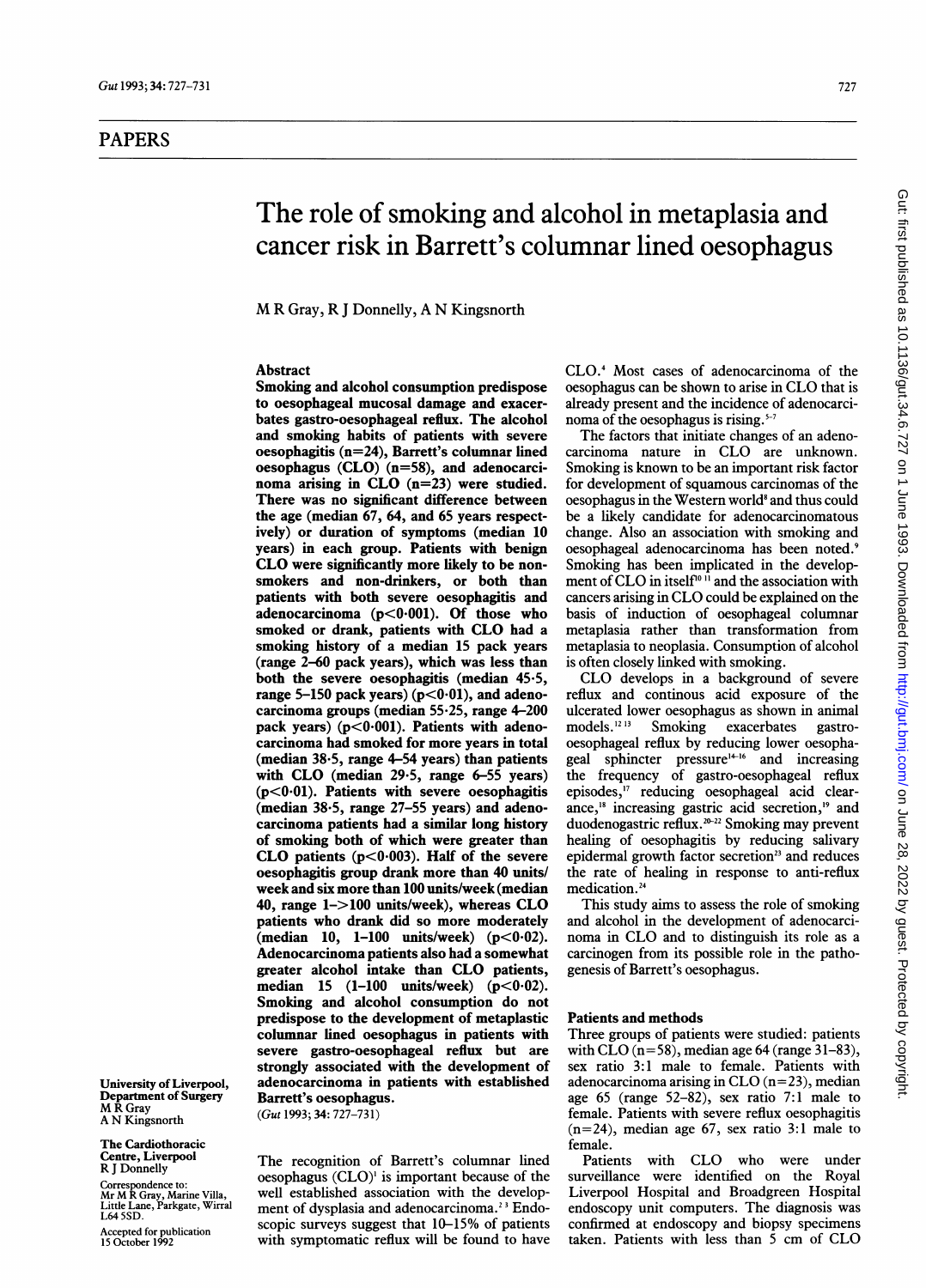Figure 1: Duration of symptoms of gastrooesophageal reflux.



proximal to the gastro-oesophageal junction defined by endoscope within the tubular oesophagus were excluded.

Adenocarcinoma arising in CLO was defined as either: (1) Adenocarcinoma of the oesophagus arising in patients with CLO already present; (2) Adenocarcinoma of the oesophagus confined solely to the oesophagus and associated with specialised type metaplastic CLO; (3) Adenocarcinoma in situ in Barrett's oesophagus requiring oesophagectomy. Patients with adenocarcinoma in CLO were identified at follow up of

Figure 2: Total pack years (years smoked  $\times$  packs/day) smoked.



Figure 3: Total duration of smoking in years.



existing CLO or presented de novo to the surgeons and gastroenterologists of the hospitals taking part in the study. The Cardiothoracic Centre Liverpool is a regional referral centre.

Severe reflux oesophagitis was defined as circumferential ulceration of the oesophagus in association with stricturing. Patients with this condition occurring within three years of the date of the study were identified and those still under the care of the endoscopy service were recalled. Biopsy evidence of the absence of metaplastic columnar epithelium was obtained in all cases, however, because of the need to perform an additional endoscopy entry into the study was in the order of 60% of those contacted.

Patients were questioned on the duration of symptoms and their current and past smoking histories: age of starting smoking, cigarettes per day and years of abstinence, and regular alcohol intake. A pack year was defined as 20 cigarettes per day smoked for one year. A unit of alcohol was defined as a half a pint of beer or one sixth of a gill of spirits.

All data were collected using a standardised face to face interview by one of the authors (MRG) in the endoscopy unit or on the ward. All statistics were calculated using the ARCUS Professional statistics package. Mann Whitney U non-parametric analysis was used throughout other than where stated. Results are expressed as median and range.

# **Results**

# AGE, SEX, AND DURATION OF HISTORY

There was no significant difference between the age of the groups (median 64, 65, and 67 respectively) or the length of their reflux history (median 10 years in each group) (Fig 1). The sex ratio of the CLO and severe oesophagitis groups was similar (3 males:1 female) but there was an excess of males in the adenocarcinoma group (7 males:1 female). Only one patient was nonwhite. Previous gastric surgery was uncommon in all three groups and showed no significant difference.

#### **SMOKING HISTORY**

A significant proportion of patients with CLO had never smoked (24 of 58); non-smokers were significantly less common in the severe reflux oesophagitis (6 of 24) and adenocarcinoma groups (1 of 23) ( $p < 0.001 \chi^2$ ) (Fig 2).

Of those who smoked, patients with CLO had a median smoking history of 15 pack years (range 2-60 pack years) which was less than both the severe oesophagitis (median  $45.5$ , range  $5-150$ pack years; p<0.001) and adenocarcinoma groups (median  $55.25$ , range 4-200 pack years)  $(p<0.001)$  (Fig 2). Severe oesophagitis patients (median 38.5, range 27-55 years) and adenocarcinoma patients had similar long histories of smoking, both of which were greater than CLO patients  $(p<0.003)$  (Fig 3).

Patients with adenocarcinoma had smoked for more years in total (median  $38.5$ , range 4-54 years) than CLO patients (median 29.5, range 6-55 years)  $(p<0.01)$ . Severe oesophagitis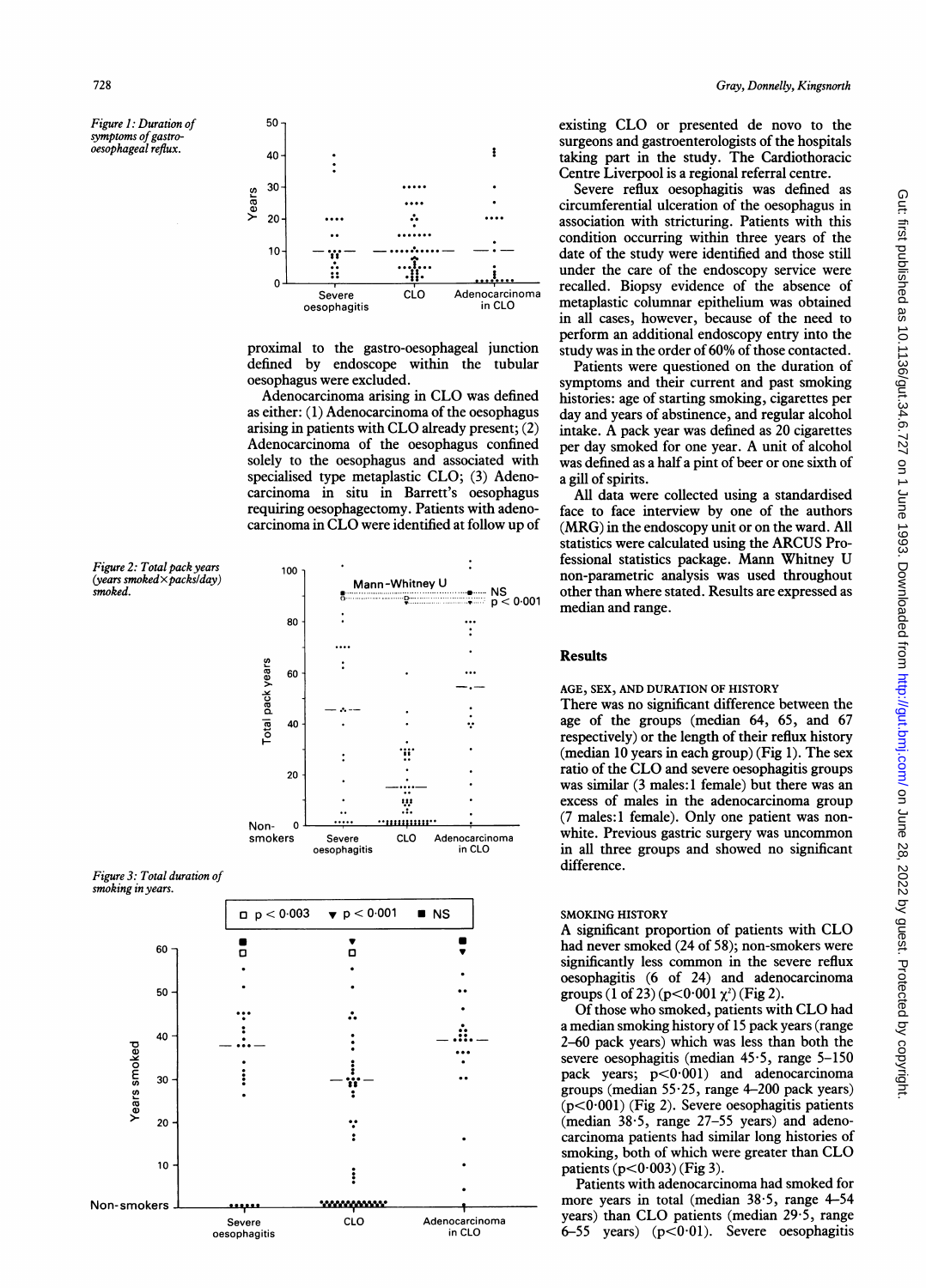Figure 4: Average alcohol consumption in unitslweek.



patients had a similar long history of smoking to adenocarcinoma patients (median 38.5, range 27-55 years); again much greater than CLO patients  $(p<0.003)$  (Fig 3).

CLO patients who smoked started at a slightly later age (median 20, range 12-38) than patients with severe reflux oesophagitis (median 18, range 10-28), and adenocarcinoma (median 18, range  $14-25$ ) ( $p < 0.02$ ).

# ALCOHOL HISTORY

A significantly greater proportion of CLO (23 of 58) patients were non-drinkers than severe reflux  $oesophagitis$  (4 of 23) and adenocarcinoma patients  $(5 \text{ of } 24)$   $(p<0.02)$ . Of those patients who drank alcohol, half of the severe oesophagitis group drank more than 40 units/week and six drank more than 100 units/week (mean  $50.2$ ,

median 40, range 1-> <sup>100</sup> units/week). CLO patients who drank did so more moderately  $($ mean 15 $\cdot$ 3, median 10, range 1-100 units/week) (p<0 01). Adenocarcinoma patients also had a significantly greater alcohol intake than CLO patients and two drank more than 100 units per week (mean 24-7, median 15, range 1-100 units/ week)  $(p<0.02)$  (Fig 4).

### ROLE OF GENDER

In order to exclude a bias as a result of a higher proportion of men being included in the adenocarcinoma group the data were analysed again for male patients only who smoked or drank. All male adenocarcinoma patients had smoked with ::: a median value of 46 pack years (mean 55 pack years, range 4-200). Eleven of 36 male CLO<br>patients had never smoked and of those who had smoked the median pack years accumulated was 15 (mean 20-3, range 5-60 pack years). Four of 19 male severe reflux oesophagitis patients had never smoked; for those who had smoked, values were median 62 pack years, mean 55, range 5-150 pack years. CLO had significantly more non-smokers; those who had smoked did so more lightly than the severe reflux oesophagitis or adenocarcinoma groups ( $p < 0.001$ ). Nine of 36 CLO, three of 19 severe reflux oesophagitis, and three of 21 adenocarcinoma patients did not drink. Median alcohol consumption of those who drank was <sup>11</sup> units in CLO patients, which was less than the 50 units  $(p<0.001)$  in severe reflux oesophagitis patients. Excluding nondrinkers CLO alcohol consumption was no different from the adenocarcinoma group  $(12.5$ units/week).

# ROLE OF HIATUS HERNIA

100

90 -

80

The total study population (104 patients with complicated gastro-oesophageal reflux disease)



Figure 5: Smoking history (pack years) in the presence or absence of a hiatus hernia.

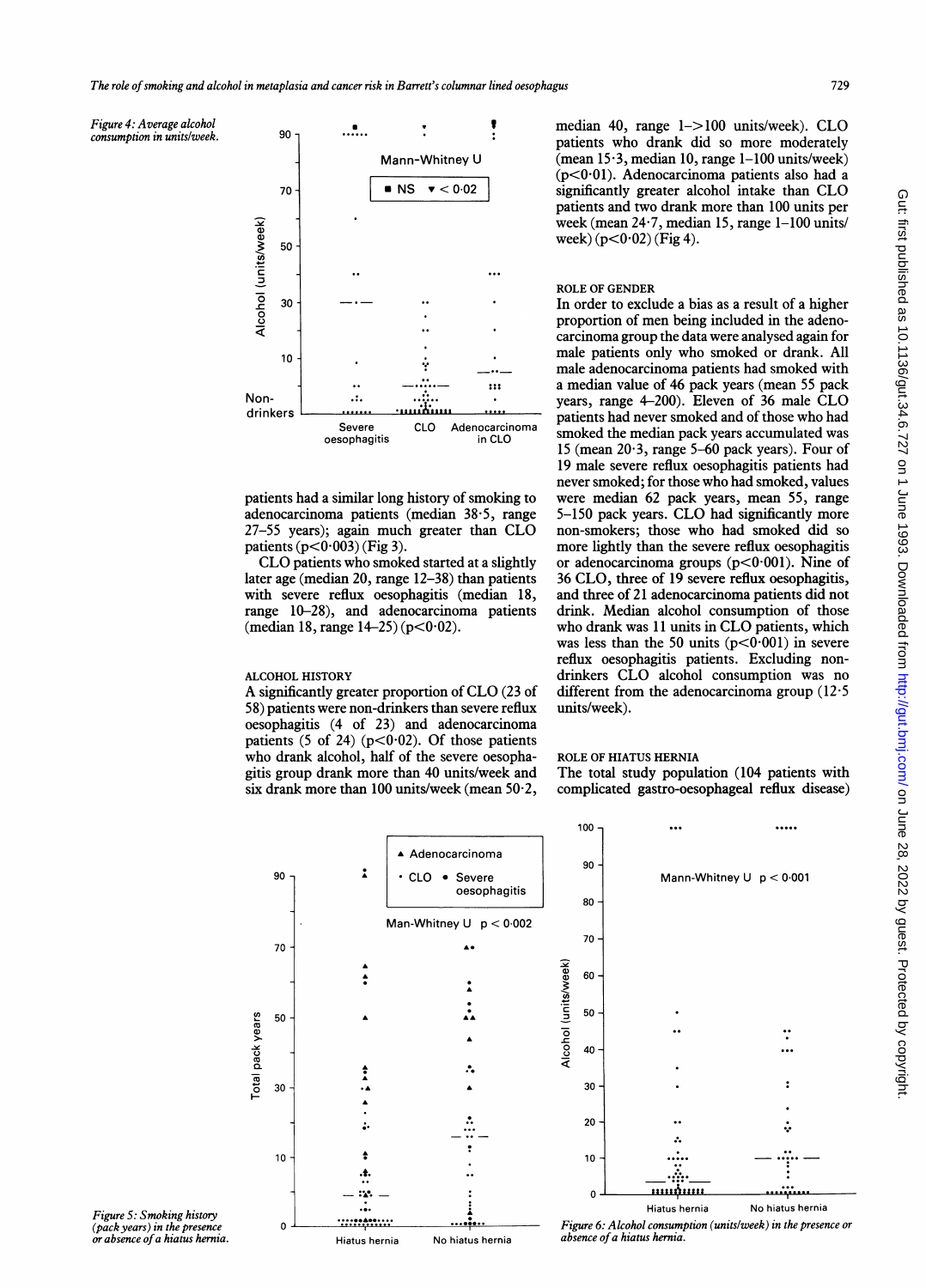was subdivided into those with hiatus hernia and those without hiatus hernias. Those without hiatus hernias had heavier smoking histories overall (median 26 pack years) than those with hiatus hernias (median 9 pack years) (p<0·002) (Fig 5). The alcohol intake of patients without hiatus hernia was also greater than those with hiatus hernias (median  $10$  v 4 units/week)  $(p<0.001)$  (Fig 6).

#### **Discussion**

The association of Barrett's columnar lined oesophagus  $(CLO)^{125}$  with gastro-oesophageal reflux has been well established<sup>26 27</sup> and the causative nature of ulceration followed by prolonged acid exposure has been shown in the dog model.'2 3 The degree of acid reflux in association with CLO is greater than that seen in patients with reflux oesophagitis as a whole.<sup>28-30</sup> Lower oesophageal sphincter pressure, number and duration of reflux episodes of less than pH 4, and total duration of reflux episodes, however, is similar in CLO to patients with severe reflux oesophagitis without columnar metaplasia.<sup>29 30</sup> For this reason an additional agent has been hypothesised in the pathogenesis of CLO. The main contender, bile reflux, has been excluded by both clinical and experimental studies,<sup>12 31 32</sup> although bile reflux may be linked to stricture formation in patients with CLO.<sup>33</sup> We have shown that patients with CLO have low concentration and production of salivary epidermal growth factor compared with normal controls and patients with severe reflux oesophagitis.<sup>34 35</sup> Epidermal growth factor is cytoprotective in the upper gastrointestinal tract<sup>35 37</sup> and the inability to resist and heal ulceration may be a factor influencing development of CLO in patients with severe gastro-oesophageal reflux.

This study seems to refute the hypothesis that CLO is an end stage disease occurring in old patients<sup>38</sup> with longer histories of reflux<sup>2</sup> because of age, sex ratio, and duration of symptoms is similar to the severe reflux oesophagitis group. Although our sample may not be rigorously representative of the whole population with complications of reflux it is representative of the population presenting to physicians and surgeons with a gastroenterological interest.

The CLO study group included a greater proportion of non-smokers and non-drinkers than the severe reflux oesophagitis group, strong evidence against smoking and alcohol as pathogenic factors for CLO. CLO patients who did smoke started to smoke at a slightly later age, smoked for fewer years, and accumulated fewer pack years of smoking than the severe reflux oesophagitis group. This supports the finding of Robertson et al who saw no difference between the smoking and drinking habits of their CLO group and controls drawn from an orthopaedic clinic.39 This also supports the hypothesis that smoking and alcohol are not risk factors for development of CLO in patients with severe gastro-oesophageal reflux.

Patient sex does not seem to be an independent variable and exclusion of women from the analysis did not affect the differences seen between the groups. Two of three women with adenocarcinoma had accumulated more than 45 pack years each and one was also a heavy drinker. As with other respiratory and upper gastrointestinal tumours the male predominance seen is probably a result of the heavy smoking and drinking habits of men compared with women.<sup>40</sup> Interestingly 20 of 23 severe oesophagitis patients smoked or drank heavily and of those who claimed no such history one had scleroderma and another may not have disclosed full details. Previous gastric surgery was not a feature of our tumour group as has been suggested by previous studies.<sup>5</sup>

The prolonged oesophageal acid exposure seen in patients with hiatus hernia is due to reduced acid clearance but it is only seen in patients with lower oesophageal sphincter deficiency.4' Our results suggest a link between smoking and alcohol and complications (CLO, severe oesophagitis, or adenocarcinoma) of acid reflux in patients without hiatus hernias. Smoking and alcohol may promote the reflux inflammation lower oesophageal sphincter dysfunction cycle in those without a hiatus hernia.

Ninety five per cent of those patients who developed adenocarcinoma in CLO smoked and half of them drank more than 40 units of alcohol per week representing a subgroup of patients with metaplastic CLO at increased risk. Patients with adenocarcinoma had smoking and drinking histories similar to those patients with severe oesophagitis. This implies that, while development of CLO in itself is independent of smoking and alcohol, <sup>a</sup> combination of CLO and excessive smoking is required for the initiation and promotion of adenocarcinoma of the oesophagus.

In animal models of oesophageal carcinogenesis, gastro-oesophageal reflux promotes tumour development<sup>42</sup> but reflux alone does not cause tumour formation in the absence of a carcinogen.43 Increased proliferative activity in gastrointestinal epithelium promotes tumour formation"4<sup>45</sup> and inhibition of proliferation reduces tumour incidence.'

Adenocarcinoma and dysplasia are frequently associated with the specialised type CLO<sup>46-48</sup> and dysplasia and carcinoma are thought to arise within specialised type CLO.<sup>48</sup> The specialised histological type is associated with a higher rate of cell turnover as shown by thymidine labelling<sup>4950</sup> and a higher proportion of cells in cycle (by proliferating cell nuclear antigen immunolocalisation) than junctional and fundic types.<sup>51 52</sup> Accelerated proliferation increases the likelihood of exposure of cellular genetic material to mutagenic stimuli which can cause the genomic instability that precedes the development of malignancy.53 Our hypothesis is that specialised type CLO predisposes to the development of adenocarcinoma of the oesophagus because of increased proliferative activity and that tumour development occurs in patients exposed to an environmental carcinogen most commonly ingested in cigarette smoke.

Prospective screening of populations with known CLO require <sup>52</sup> to <sup>440</sup> patient years of follow up to detect one adenocarcinoma.<sup>11 39</sup> Most adenocarcinomas of the oesophagus, however, arise in CLO that is already established<sup>48</sup> and the disparity between incidence and prevalence can be accounted for by the high proportion